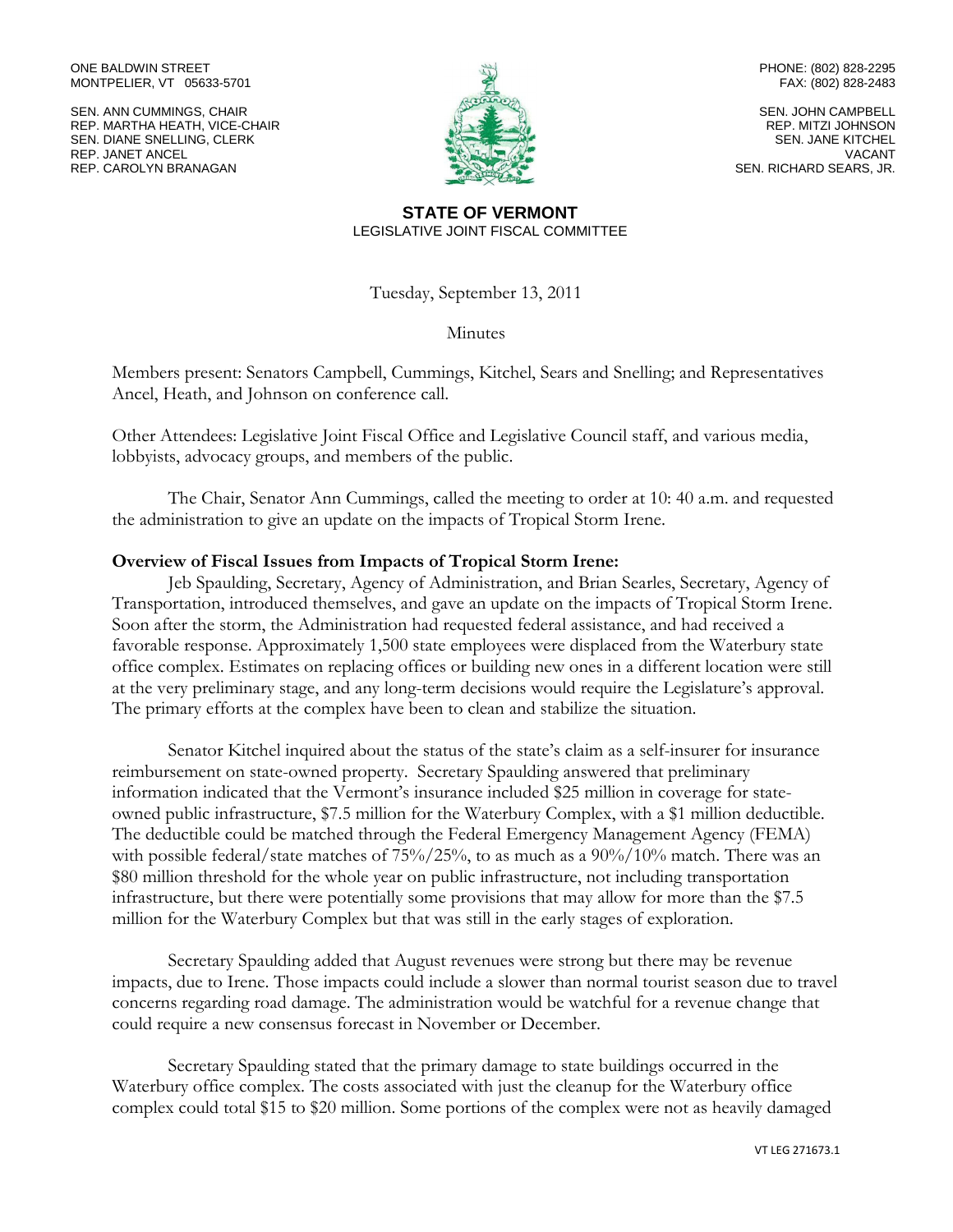Legislative Joint Fiscal Committee minutes Tuesday, September 13, 2011 Page 2 of 5

and will reopen soon. The Department of Public Safety's Waterbury facility would be running normally in about a week or two at its original location.

Secretary Spaulding also commended the state hospital staff that went above and beyond their duties, relocating clients on a Sunday night during the evening of the flood. The relocations were short-term and clients would need to be permanently placed, but that could take as long as two years. Information was being gathered on possible permanent locations and the relevant time lines.

Secretary Spaulding offered that there were concerns on the state's share of the FEMA public assistance matches. There were transportation infrastructure projects (roads, bridges, and buildings) for all counties except Grand Isle in need of funding assistance. Some projects would qualify for insurance claims and then would be eligible for FEMA public assistance aid. The local match from FEMA grants would be about 12.5% but would likely decrease to 5%, if Vermont receives an added FEMA share. Representative Ancel asked if the matching funds increased to the 90/10 match, whether those grants would also include damage from the May 2011 flooding. Secretary Spaulding deferred to Alec Portalupi, State Public Assistance Officer, FEMA, Agency of Transportation. Mr. Portalupi responded that since Vermont has never hit a threshold of damage of this magnitude, it was unknown. However, he opined that it would probably not include the May damage.

Secretary Spaulding stated that the Emergency Board would be hearing proposals later the same day, including an emergency loan program to business and the set-aside of funding for FEMA match. A total amount of \$1.4 million was estimated to allow for up to \$10 million in Vermont Economic Development Authority (VEDA) loans at lower interest rates. Of those funds, \$600,000 was left over from an earlier VEDA farm assistance loan program. Another proposal to the Emergency Board was to transfer \$5 million from the Department of Corrections budget for the general purposes of responding to disaster recovery, and with the expectation of returning those funds through the FY 2012 budget adjustment process. Senator Cummings queried where corrections would get funds if the need arose. James Reardon, Commissioner, Department of Finance and Management, assured the committee that sufficient funds would be available to the Department of Corrections if any unforeseen expense arose.

Representative Ancel inquired about the discussion on the loss of residential property usage and possible abatements. Secretary Spaulding stated that the commissioner of the Department of Taxes was working with other administration staff in discussing options. Representative Ancel suggested that the legislature would need to continue addressing this issue.

Secretary Spaulding confirmed, for Senator Kitchel, that Caledonia County had been approved by FEMA but Vermont was waiting for Lamoille and Orleans Counties to get approval. Senator Cummings asked how small businesses and non-profits could apply for flood relief funds. Secretary Spaulding explained that businesses should apply to the Small Business loan program at the Vermont Economic Development Authority (VEDA) for individual assistance. This was a quick turn-around program with no interest in first year.

Secretary Searles referred to a handout and introduced Leonard LeBlanc, Director of Finance and Administration, Alec Portalupi, Deputy Director of Operations, and State Public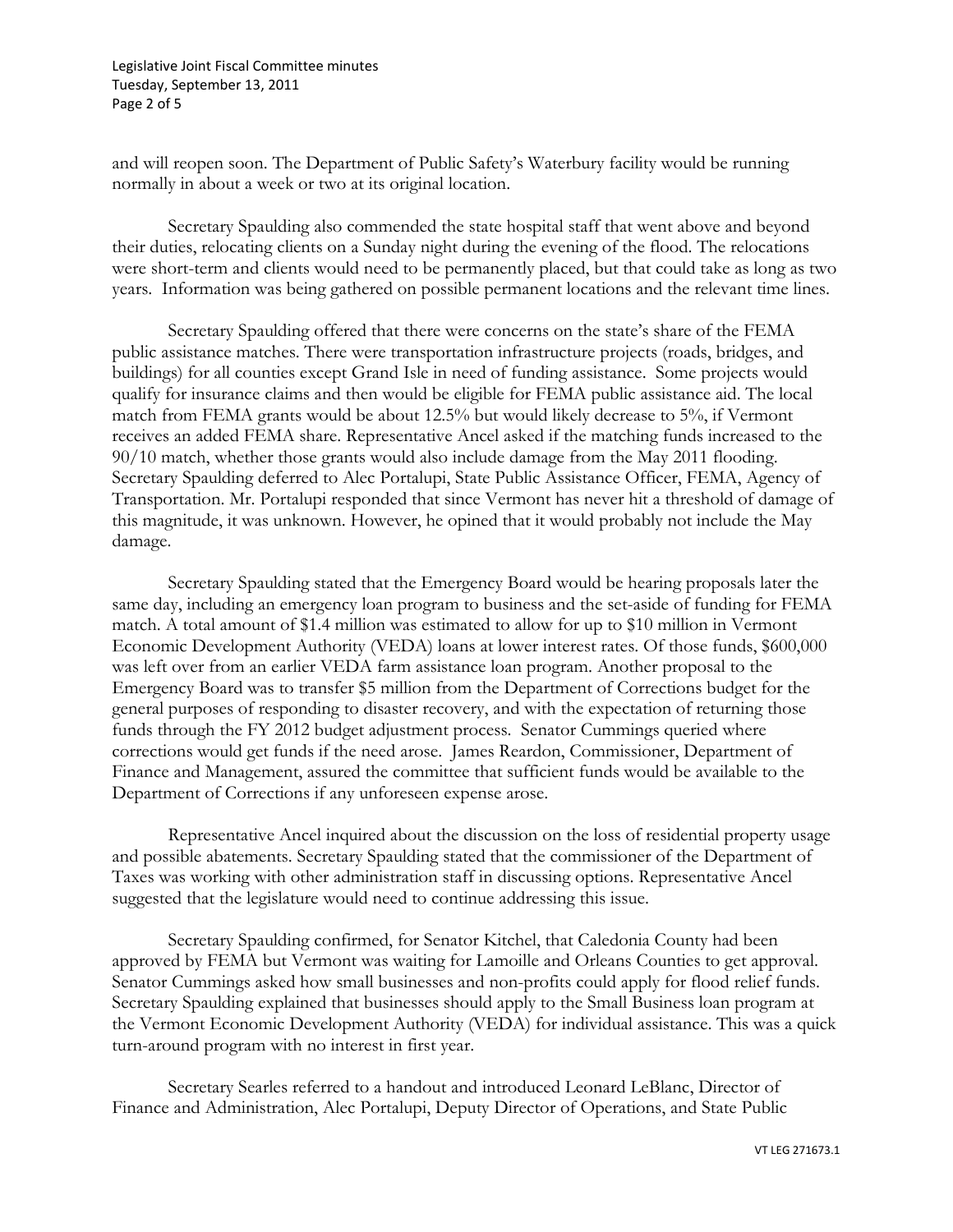Legislative Joint Fiscal Committee minutes Tuesday, September 13, 2011 Page 3 of 5

Assistance Officer, FEMA, and Chris Cole, Director of Policy and Planning, the Agency of Transportation. Secretary Searles explained that Tropical Storm Irene had ravaged Vermont 17 days ago while places such as Johnson were still addressing issues from the spring flooding. Secretary Searles continued with background information on the damage Vermont suffered in the first few days post-Irene. A unified command center was established in Montpelier to discover what areas of the state were in need of assistance.

Secretary Searles offered that it would be a race against time to make the 36 places that had state road closures passable before winter. Senator Sears offered that the agency's response to fixing roads had been extraordinary under the circumstances, but he had concerns that paving projects on Interstate 89 continued instead of diverting manpower to flood-ravaged roads. Secretary Searles responded that those construction teams were not usable at this time in the storm-damaged areas until other fixes had been completed, but the agency had pulled some construction project teams off some pre-storm jobs and diverted them to storm-damaged areas as needed. Senator Campbell commended the agency's quick response, and queried if the agency was planning to do outreach to communities on the time line for road completions, such as Route 107. Secretary Searles committed the agency to communicate road rehabilitation plans to the affected communities. Senator Sears added that the non-flood paving projects gave the perception or image to the public that the state was not addressing the critical areas first. Secretary Searles further explained that the Administration decided that dismantling other road projects that were not flood-related would put a further burden on the already prior deficit of road conditions throughout the state. Representative Heath inquired whether there were contract issues if the state were to try and divert contracted companies to different projects. Secretary Searles stated that the state could work around contract issues but it was more an issue of the appropriate types of contract practices.

Representative Heath asked for clarity on whether Vermont was secure in its funds to cover transportation needs from the flood. Secretary Searles pointed to the handout (page 3) that listed the funds available to Vermont for post-Irene damage. He explained that the agency was also working very closely with Vermont's Congressional Delegation on not only waiving the federal assistance cap, but also the 180-day participation rule, which would reduce the grants to an 80/20 match and have extensive ramifications for the transportation fund. Damage to rail was estimated at \$20 to \$24 million, and could also receive FEMA funding. A preliminary estimate of total state transportation system damage was between \$300 and \$500 million. Additional funding pressures may come from town infrastructure that could qualify for funds and need a state match.

Secretary Searles explained that Mr. Cole had been working with the Vermont Planning Commissions in assisting in the collection of data from towns on infrastructure assessments. The most recent preliminary data from the planning commissions were documented on page 1 of the Secretary's handout. Secretary Spaulding warned that the estimates were only preliminary and not indicative of what the total cost would ultimately tally.

In answering Senator Sears' question, Mr. Portalupi explained that the agency had been working on a plan for towns for repair and reimbursement but some towns were moving forward before those plans were finalized. There were concerns that towns without agency plans would not receive reimbursement from FEMA or the agency. Senator Snelling asked if there was a process for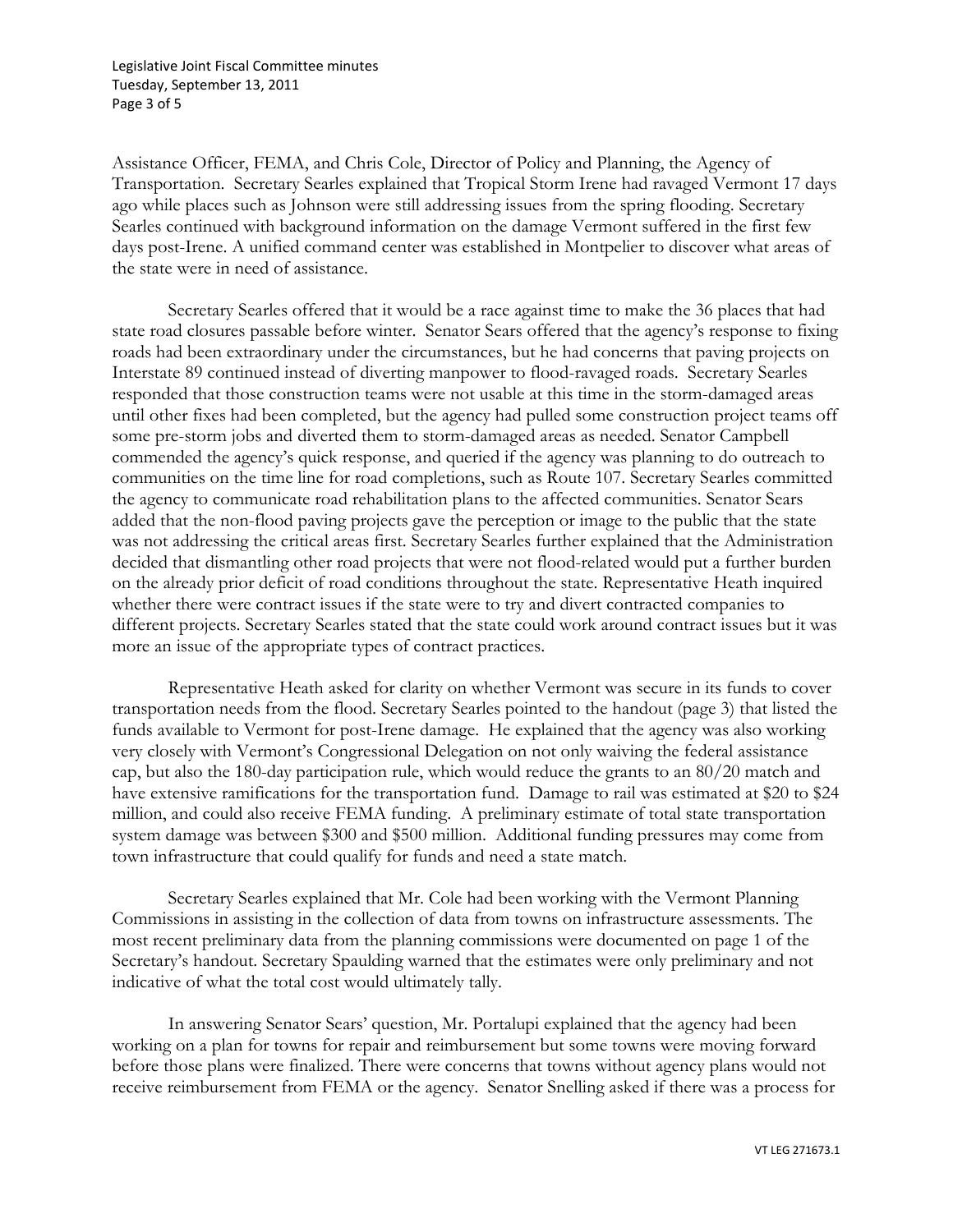Legislative Joint Fiscal Committee minutes Tuesday, September 13, 2011 Page 4 of 5

towns to respond to infrastructure issues. Mr. Portalup explained that towns were just notified of agency plans, and a briefing for applicants was held in the last few days.

Senator Kitchel queried if the Administration had identified any expenditures for natural resources costs that may not have funding from FEMA, such as redirecting streams back to their original paths of pre-Irene. Secretary Searles explained that FEMA had responded to some of these types of issues, but there were still some outstanding questions on how some things will be addressed. Mr. Portalupi added that direct damage areas were the easily addressed funding pieces for FEMA, and most of these should occur next week. The debris removal was more challenging to quantify when there was no obvious eminent future threat, but there are other programs through the federal and state government that FEMA and the Agency of Natural Resources will help guide Vermont through to address those issues.

Senator Cummings asked that the Administration continue briefing the committee on any updates of the Irene recovery in future JFC meetings. Senator Campbell requested that the Administration have staff available for the public receiving FEMA assistance that may have questions on the best use of funds to address their situation. Secretary Spaulding offered to contact the home ownership organizations to help answer questions and offer training to folks requesting how to effectively purchase a new home or how to resolve their current housing situation.

Secretary Searles warned that there could be a state cash flow risk if federal funds were delayed. Because of this, the Administration is evaluating whether FY 2012 transportation funds could be redirected to flood damage areas. Representative Heath inquired whether the private contractors assisting with the flood recovery were receiving reimbursement. Secretary Searles replied that the agency had disbursed \$500,000 to private contractors early in the recovery effort. Representative Heath asked if there would be an issue with the timing of reimbursement. Secretary Searles stated that timing was still an issue but there would be a clearer picture after October 1. Representative Heath showed concern for the current conversations in Congress of not fully funding FEMA, and whether Vermont would be affected. Secretary Searles replied that the latest conversations had not included underfunding FEMA, and that the Administration was confident that Vermont would receive all of its grants.

## **Consideration of FEMA grants and other storm-related grants**

Commissioner Reardon stated that Vermont had received an estimated \$8.2 million in grants from FEMA for storm-related recovery efforts with an estimated \$2.8 million in the state match. The grant was based on an initial preliminary estimate of \$11 million, and the Administration was asking the JFC for spending authority for the grant. Commissioner Reardon explained that once the grant [JFO 2522] were accepted, future grants could be disbursed by the Commissioner through the excess receipts process to expedite the flow of funds for recovery efforts. Commissioner Reardon offered to submit a fund report at the next JFC meeting, under a separate line item for recovery grants of the Excess Receipts Report, and thereafter to the fiscal committees during the legislative session.

Representative Heath moved to accept the Governor's approval of JFO 2522, a grant from the Federal Emergency Management Agency to provide disaster assistance for damages caused by Tropical Storm Irene, Senator Snelling seconded the motion. Commissioner Reardon clarified that